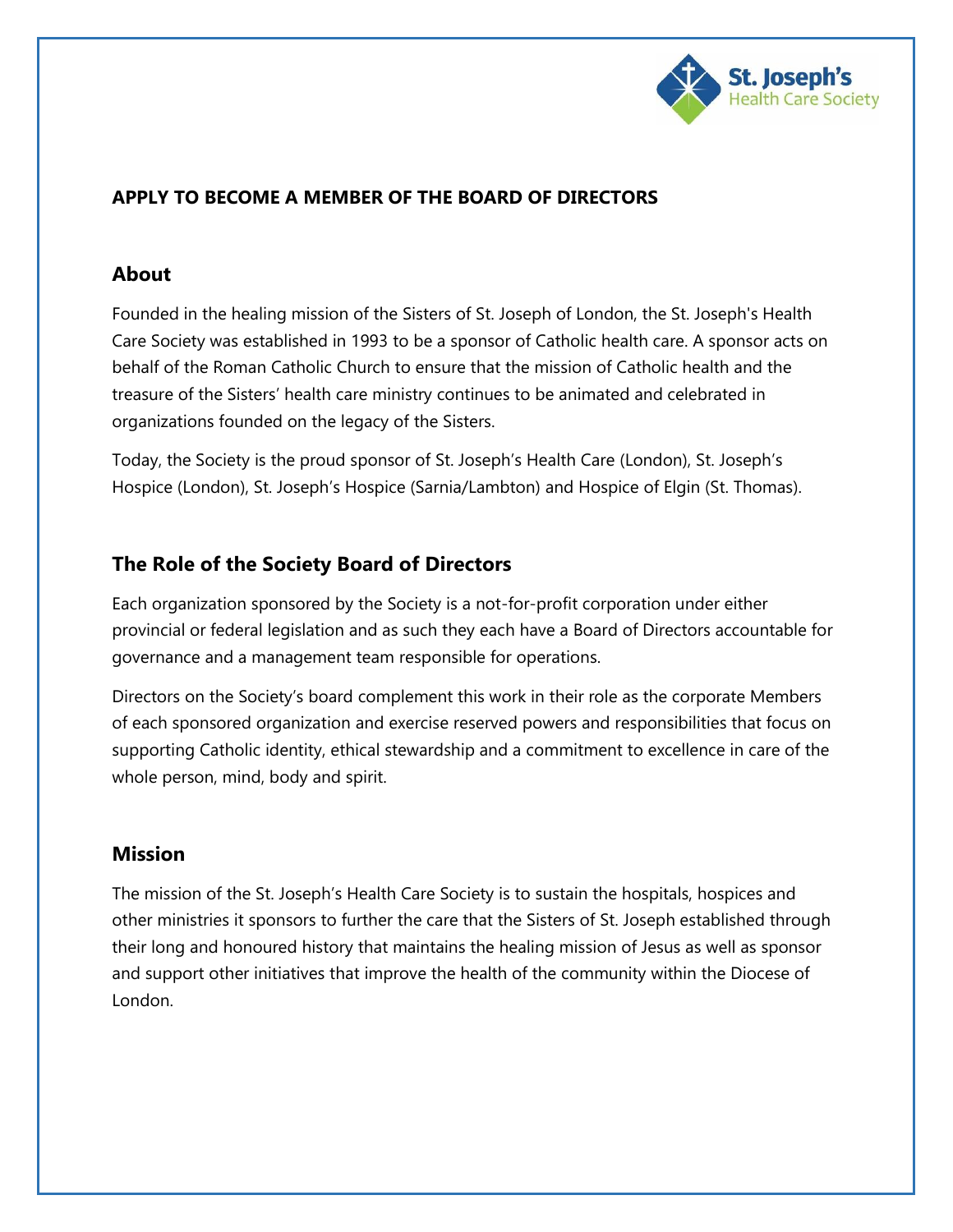#### **Values**

As a Catholic Health Care sponsor, we are purpose-driven with the following Catholic values providing the foundation to the work we do:

- *Human Dignity:* All persons have an intrinsic dignity and worth that is independent of what any other person thinks or says about them.
- **Spirituality:** Spirituality can be religious or non-religious and includes a sense of connection to something bigger than ourselves, and often involves searching for meaning in life.
- **Social Justice:** We advocate for vulnerable people, their families, and caregivers, as well as our employees, and provide leadership in serving vulnerable populations to help meet their health care needs.
- **Compassionate Care:** People seek our care and services at moments of vulnerability, particularly at end-of-life. We must reach out with kindness, attentiveness, and thoughtfulness.
- **Respect for Life:** We honor life from the point of conception to the moment of natural death and will not interfere with this cycle by shortening, compromising the quality of life or by destroying life.
- **Responsible Stewardship:** Related to accountability, stewardship is delegated authority and responsibility for resources in our care, including the physical and financial resources as well as the time, effort, and commitment of employees and volunteers.

## **Position Description:**

The St. Joseph's Health Care Society Board of Directors is seeking to appoint new members to our Board of Directors to ensure we continue to develop the capacity and skills needed for excellence in governance and sponsorship.

The role is an unpaid voluntary position. The duration of a term of office is one - three-year term which is reviewed with an option of renewal. The Board meets bi-monthly and breaks over the summer. We expect that different candidates will bring a range of skills and experience to the board including, but not limited to the skills listed below:

- Alignment with organizational mission and values
- Finance / Accounting / Investments
- Governance / Risk management
- Organizational development / Project management